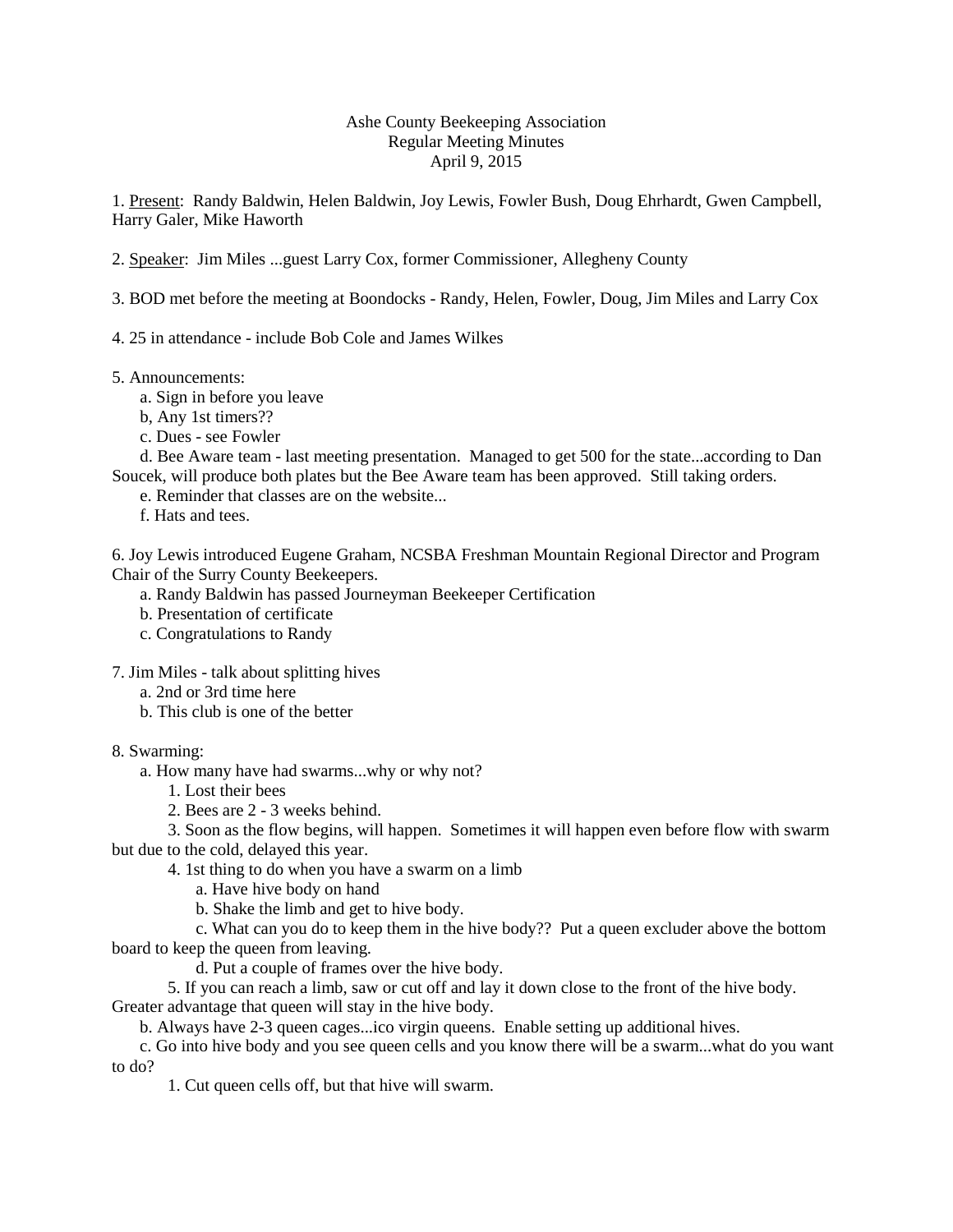2. Best suggestion is to take the box off...how do you check for queen cells, they will be on the bottom of the frames.

3. Find the queen in the hive...the bees have run her down to flying weight and when ready, they will swarm.

4. If you can find the queen, put her on a frame - 2 frames of honey and 2 frames of brood. Put into a nuc box.

d. If you see queen cells, cut all off but two and that increases you chances to have a new queen develop.

e. How come bees swarm?

1. Propagation

2. Crowding

f. One thing that can be done if the queen is up in the super, put it on the bottom and a 10-frame hive body on the top of it.

g. 21 days for brood to hatch out

h. Have a super + 1 10-frame and put another 10-frame on top with a frame of brood and bait the queen to come up to the it.

i. 2nd way - if you can find queen and she has cells and is getting ready to swarm...set up hive body, queen excluder on the bottom board, and an excluder on top of the medium super, bees will work the medium super. Put another super or two with just wax and the bees will build them out.

j. Artificial swarm box...take frame with queen and set it aside. Lay a plastic sheet on the ground, take the frames from the hive and shake the bees on it and they will immediately reenter the hive. Next retrieve the frame with the queen plus bees and shake them off on the plastic sheet. Now these bees and the queen will reenter the hive body and you have essentially prevented them from swarming elsewhere.

## 9. Hive splitting:

- a. Why to have more hives, to prevent swarming...
- b. To build stock of bees, split hives.
- c. If you split need to have a queen
	- 1. Raise queens
	- 2. buy a queen
	- 3. let the bees make their own queen for the colony
- d. To increase you stock of hives:
	- 1. Condense a colony down and they will start to produce swarm cells.
- e. Don't want to pull main hive down too low.
	- 1. With 5 or 6 frames of brood, you can probably get two splits
	- 2. Stop the front up for 2-4 days
	- 3. Move to a new location away from the original site.
	- 4. Learning process

## 10. Questions:

a. *Walk away split*? Just like it says...two nucs which are both strong. Take one and put on a second bottom board and walk off. One of the two nucs won't have a queen. Second one will produce a queen quickly - 4 days. Cap vs. non-capped. Seven day seal of the queen cell isn't optimal...want to have at least 8 days. Box with no queen will go into an emergency mode to produce a new queen.

b. Why split?

- 1. Increase # of hives
- 2. Prevent swarming
- 3. Sell queens
- 4. Improve genetics of colony